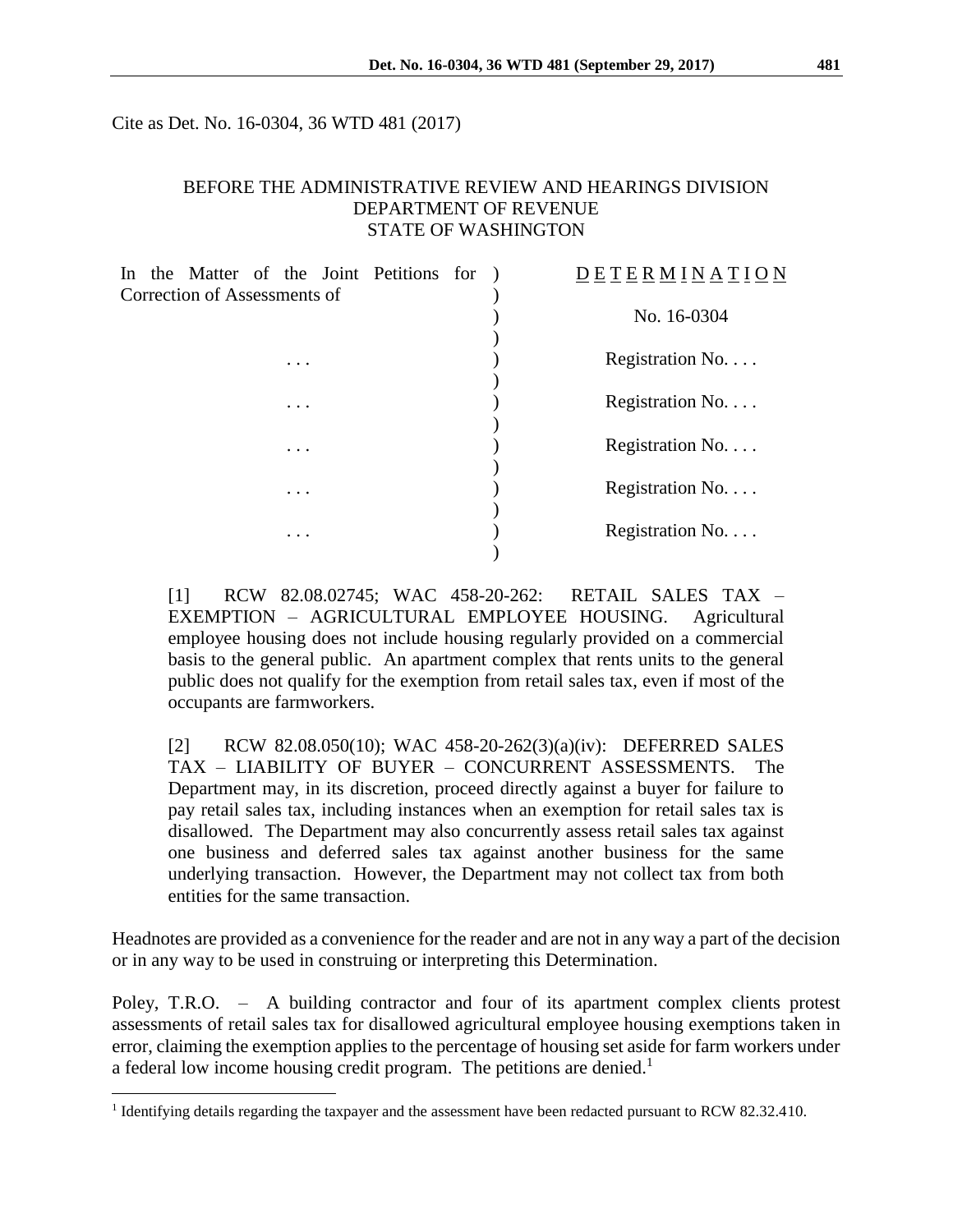#### ISSUE

Does the owner of an apartment complex qualify for the agricultural employee housing exemption from retail sales tax under RCW 82.08.02745 and WAC 458-20-262 when 75 percent of units are set aside for farmworkers and the remaining units are available for rent by the general public?

### FINDINGS OF FACT

. . . (Contractor) is a Washington building contractor specializing in multi-family residential housing projects. [Owner A], [Owner B], [Owner C], and [Owner D] (collectively Owners) are each owners of real property within the city limits of . . . , Washington. Owners each individually contracted with Contractor to build an apartment complex on their respective parcels. [Owner B], [Owner C], and [Owner D] are affiliated with Contractor through common ownership. All four apartment complexes owned by Owners use the property management company . . . (Manager). Manager is also affiliated with Contractor through common ownership.

The Department of Revenue (Department) conducted a partial audit of Contractor and Owners for the period January 2011 through September 2014. The Department discovered that Contractor charged and collected retail sales tax on only 25 percent of the contract price for building each apartment complex. Contractor and Owners explained that the apartment complexes were financed under the low-income housing tax credit (LIHTC) program.

By way of background, the federal Tax Reform Act of 1986 established the LIHTC program, allowing property owners to take a federal tax credit equal to a percentage of the eligible costs incurred for the development of low-income housing. IRC §42. Each state is allocated a portion of the total available credits, to be distributed by that state's designated housing credit agency. IRC §42(m). The Washington State Housing Finance Commission (Commission) was designated as Washington's allocating agency for the LIHTC program. Wash. State Hous. Fin. Comm'n, Housing Finance Plan 9 (2011).

Beyond the federal requirements imposed on the LIHTC program, the Commission has developed additional allocation criteria that must be met by project owners to ensure the goals of the program are met. *Id*. at 58. Most of these criteria are given a point value and used to rank projects against other applications. *Id*. After all projects are scored, federal tax credits are awarded to eligible projects in descending point order until all credits are allocated. *Id*.

Allocation criteria that garner points include fully funded projects, sustainable development, coordination with local governments, rehabilitation of existing housing, housing located in counties with identified needs, and projects that set aside a percentage of total units for special needs populations. *Id*. at 59-60. Recognized special needs populations consist of farmworkers, the homeless, the elderly, persons with mental or physical disabilities, and large households. *Id*. at 59. Homeless and farmworker households are considered high priority populations and garner more points than other special needs populations. *Id*. Since initiating a farmworker priority in 1998, over 1,500 units of permanent farmworker housing have been financed in 44 different projects. *Id*.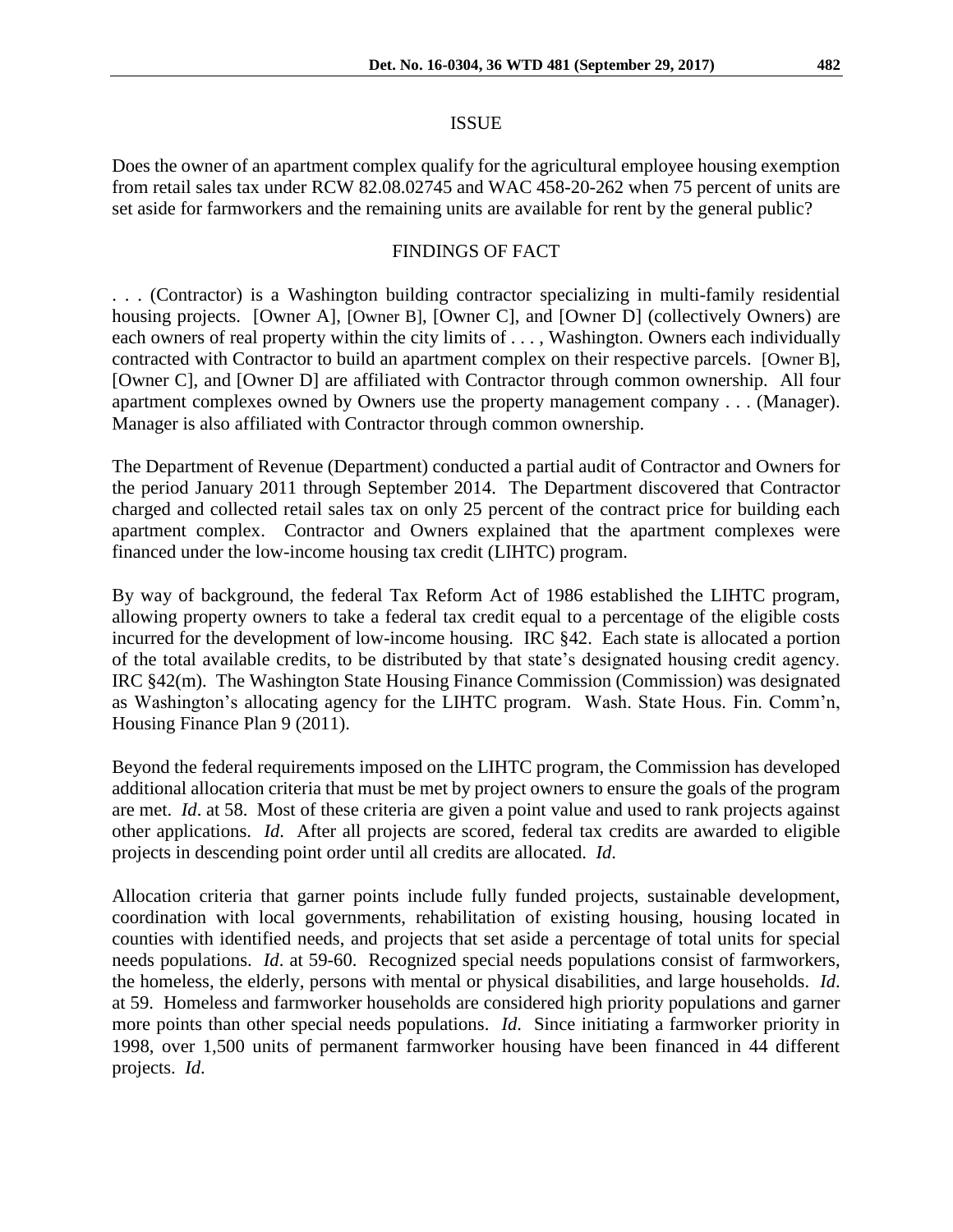Each of the four Owners separately applied for federal credits under the LIHTC program for construction of their respective apartment complexes. The Commission awarded credits to Owners for their construction projects, with the stipulation that each Owner set aside 75 percent of the units in the apartment complex for farmworker housing.

For each project, the Commission recorded with the county a Regulatory Agreement between it and the respective Owner. Wash. State Hous. Fin. Comm'n, ARRA Regulatory Agreement (Revised Oct. 14, 2009) (hereinafter Regulatory Agreement). In the Regulatory Agreement, each Owner agreed to comply with the LIHTC program and Commission requirements, including the commitment to set aside 75 percent of housing units for occupancy by residents who are farmworkers. *Id*. at Exhibit C, 6. Owners also agreed that units set aside for farmworkers will not be geographically segregated from other housing units in the construction project. *Id*. at 9. The terms and conditions of the Regulatory Agreement "touch and concern, run with, and bind the Project and the Land . . . and all other Bound Parties." *Id*. at 3. A "Bound Party" includes "all current and future owners, developers, lessees . . . easement holders, or licensees of all or any portion of or interest in the Property." *Id*. at Exhibit C, 2.

Owners also wished to take advantage of Washington's retail sales tax exemption in RCW 82.08.02745 for construction of agricultural employee housing (Exemption). During construction of their respective apartment complexes, Owners each provided Contractor with an Agricultural Employee Housing Exemption Certificate. Owners and Contractor reasoned that since 75 percent of the apartment units were set aside for farmworkers, Owners would qualify for the Exemption on 75 percent of the contract price of construction. Contractor charged, and Owners paid, retail sales tax on only 25 percent of the contract price. When reporting retail sales tax to the Department, Contractor deducted 75 percent of its revenues from Owners' construction projects and remitted retail sales tax on the remaining 25 percent.

The Department disagreed with Contractor's and Owners' reasoning, finding that the statute and rule governing the Exemption do not authorize taxpayers to claim the Exemption based on a percentage of occupancy. The Department disallowed Contractor's retail sales tax deductions and assessed deferred sales tax against Owners for the unpaid retail sales tax.

On May 1, 2015, the Department issued five tax assessments (Assessments), one against each taxpayer. The assessment against Contractor included \$ . . . in uncollected retail sales tax, \$ . . . in assessment penalty, and \$ . . . in interest, for a total of \$ . . . . The assessment against [Owner A] included \$ . . . in deferred sales tax, \$ . . . in assessment penalty, and \$ . . . in interest, for a total of \$ . . . . The assessment against [Owner B] included \$ . . . in deferred sales tax, \$ . . . in assessment penalty, and  $\$\dots$  in interest, for a total of  $\S\dots$ . The assessment against [Owner C] included  $\S.$ . . in deferred sales tax,  $\$\dots$  in assessment penalty, and  $\$\dots$  in interest, for a total of  $\$\dots$ . The assessment against [Owner D] included \$ . . . in deferred sales tax, \$ . . . in assessment penalty, and  $\$\dots$  in interest, for a total of  $\$\dots$ .

Contractor and Owners jointly sought administrative review of the Assessments. Contractor and Owners claim that nothing in the statute precludes them from applying the Exemption to a portion of the construction project. Contractor and Owners also state that they did not apply the Exemption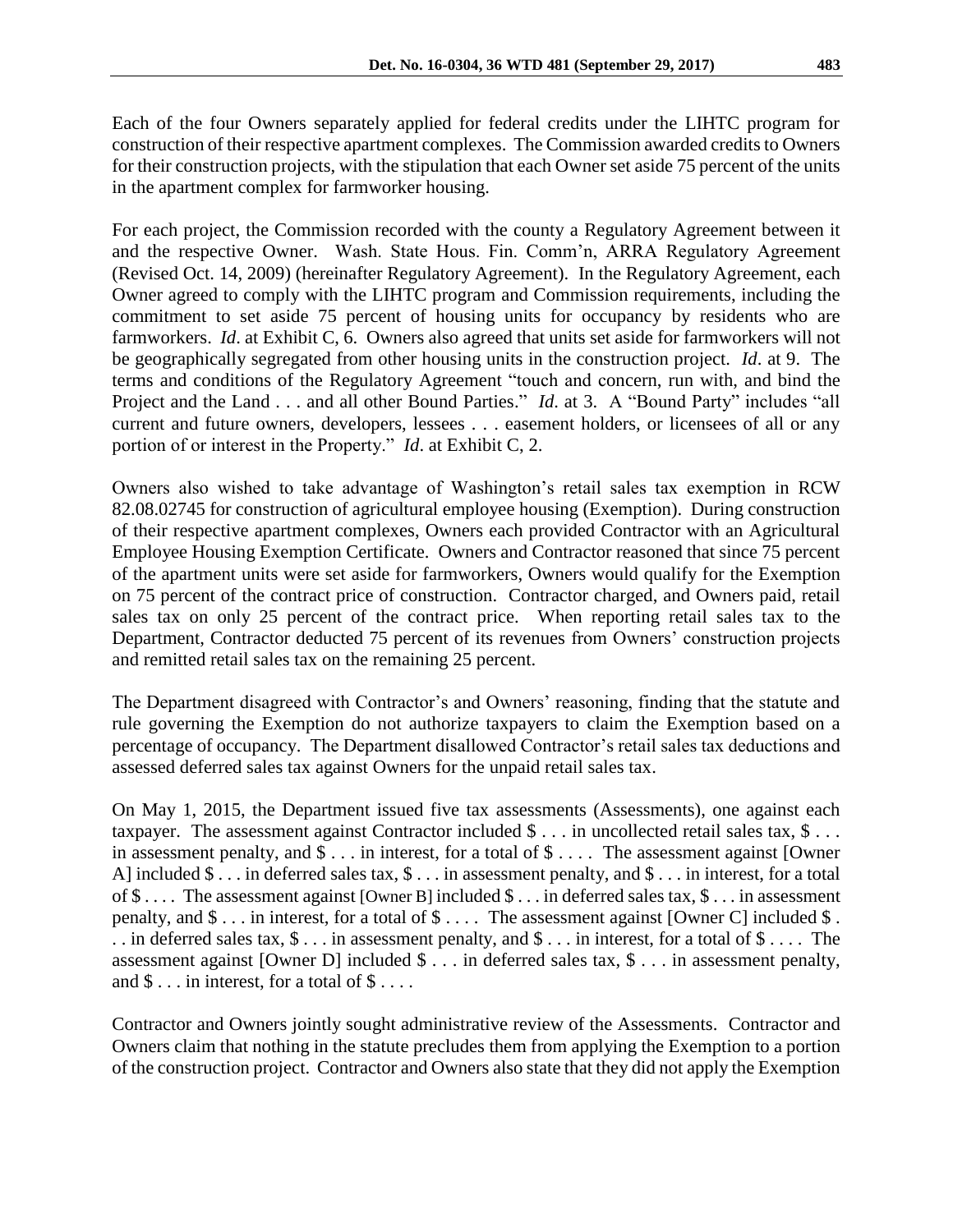based on a percentage of occupancy, which has always exceeded 75 percent, but on a percentage of units legally dedicated to farmworkers under the recorded Regulatory Agreement.

To support their claim, Contractor and Owners rely on a Special Notice issued by the Department that discussed the application of the Exemption to systems that supply drinking water to agricultural employee housing. The Department concluded that construction of water systems or improvements to existing water systems operated by agricultural employers for agricultural employee housing qualify for the Exemption. Special Notice, *Farmworker Drinking Water Special Notice*, issued May 2, 2000 (reissued April 2002). The Special Notice indicates that if an employer connected the employer's personal residence to the water system at the same time it replaced or upgraded the water system for agricultural employee housing, the cost associated with extending the water line to the employer's residence is not eligible for the Exemption. In such instances, the Special Notice states an employer must segregate the eligible and ineligible costs. Contractor and Owners liken their construction projects to a water system upgrade by an agricultural employer that contains both eligible and ineligible costs.

Additionally, Owners claim that an "all or nothing" application of the Exemption would frustrate the purpose of the Exemption by disqualifying virtually every multifamily housing project that sought to mitigate the massive shortage of agricultural employee housing. Finally, Contractor protests the Department's assessment of tax against both it and Owners, alleging the Department is taxing the same transactions twice.

# ANALYSIS

Washington imposes retail sales tax on each retail sale in this state unless an exemption applies. RCW 82.08.020. The term "retail sale" includes services rendered in respect to the construction, improvement, or repair of new or existing buildings or other structures, under, upon, or above real property of or for consumers. RCW 82.04.050(2)(b). It is the seller's responsibility to collect retail sales tax from the buyer, and if the seller fails to do so, the seller is personally liable for the amount of tax. RCW 82.08.050. The retail sales tax rate is applied to the selling price of each retail sale. RCW 82.08.020(1).

RCW 82.08.010(1)(a) explains that "selling price" or "sales price" means "the total amount of consideration . . . for which . . . services or anything else defined as 'retail sale' under RCW 82.04.050 are sold." In this case, Owners each executed a contract with Contractor for their respective construction projects. In the contracts, Contractor and Owners agreed to a single stipulated sum for the construction of each apartment complex. None of the contracts articulate the measure of retail sales tax and none mention that the Commission required Owners to dedicate a percentage of housing units to a particular population of tenants.

Owners have each claimed the Exemption from retail sales tax for 75 percent of the cost of their construction projects. The Exemption, contained in RCW 82.08.02745,<sup>2</sup> states that retail sales tax "shall not apply to charges made for labor and services rendered by any person in respect to the constructing, repairing, decorating, or improving of new or existing buildings or other structures

<sup>&</sup>lt;sup>2</sup> RCW 82.08.02745 was amended in 2014 to add exclusions for marijuana processing facilities. We refer to the statute here as it existed during the audit period.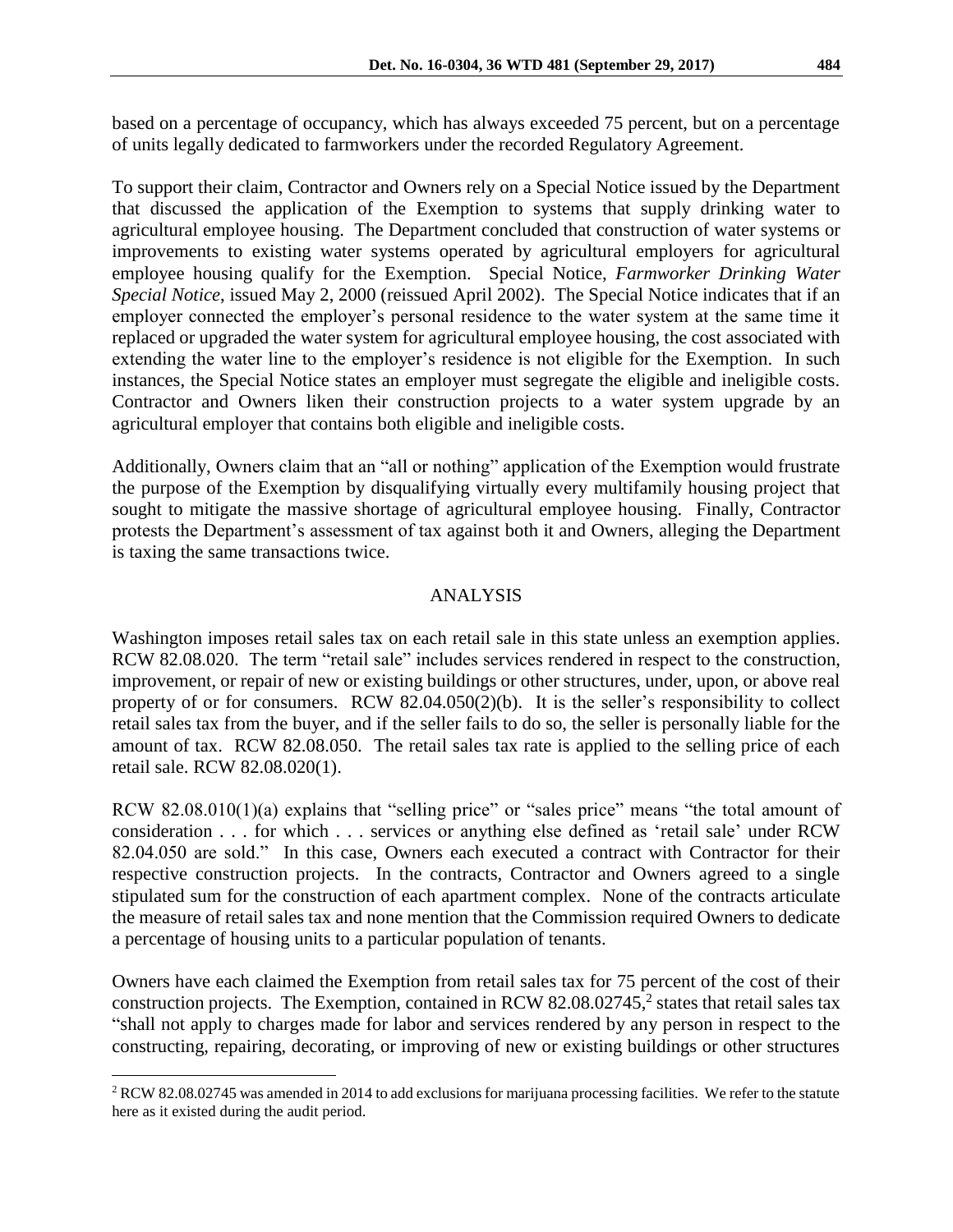used as agricultural employee housing . . . ." RCW 82.08.02745(1). The Exemption does not apply to housing built for occupancy by an agricultural employer, the employer's family members, or other owners of an agricultural business. RCW 82.08.02745(4). RCW 82.08.02745(5)(c) defines agricultural employee housing as follows:

"Agricultural employee housing" means all facilities provided by an agricultural employer, housing authority, local government, state or federal agency, nonprofit community or neighborhood-based organization . . . , or for-profit provider of housing for housing agricultural employees on a year-round or seasonal basis, including bathing, food handling, hand washing, laundry, and toilet facilities, single-family and multifamily dwelling units and dormitories, and includes labor camps under RCW 70.114A.110. *"Agricultural employee housing" does not include housing regularly provided on a commercial basis to the general public.* "Agricultural employee housing" does not include housing provided by a housing authority unless at least eighty percent of the occupants are agricultural employees whose adjusted income is less than fifty percent of median family income, adjusted for household size, for the county where the housing is provided.

(Emphasis added.)

The Department adopted WAC 458-20-262 (Rule 262) to implement RCW 82.08.02745. As a condition of the Exemption, Rule 262(3)(iv) requires a buyer to provide the seller with an exemption certificate. Rule 262(2)(c) also states that "Agricultural employee housing does not include housing regularly provided on a commercial basis to the general public."

Exemptions are narrowly construed in favor of application of the tax. *Budget Rent-a-Car, Inc. v. Dep't of Revenue*, 81 Wn.2d 171, 174, 500 P.2d 764 (1972). Taxation is the rule and exemption is the exception. *Id*. A person who claims an exemption has the burden of showing that he or she qualifies for it. *Id*. at 175. The Department is without authority to expand an exemption beyond the express statement of statutory law. *Id.* at 176; Det. No. 02-0134, 24 WTD 129 (2005).

Owners and Contractor claim that the legislature intended for the Exemption to apply to multifamily housing projects and to deny Owners the Exemption would frustrate the legislature's purpose. Although RCW 82.08.02745(5)(c) states that agricultural employee housing includes multifamily dwelling units and dormitories, it does not include "housing regularly provided on a commercial basis to the general public."

The goal of statutory interpretation is to carry out the intent of the legislature. *Lake v. Woodcreek Homeowners Ass'n,* 169 Wn.2d 516, 526, 243 P.3d 1283 (2010). Statutory interpretation begins with the statute's plain meaning. *Id.* "The 'plain meaning' of a statutory provision is to be discerned from the ordinary meaning of the language at issue, as well as from the context of the statute in which that provision is found, related provisions, and the statutory scheme as a whole." *State v. Jacobs*, 154 Wn.2d 596, 600, 115 P.3d 281 (2005) (citing *Wash. Pub. Ports Ass'n v. Dep't of Revenue*, 148 Wn.2d 637, 645, 62 P.3d 462 (2003); *Dep't of Ecology v. Campbell & Gwinn, LLC*, 146 Wn.2d 1, 10-11, 43 P.3d 4 (2002)). "[T]he words of statutes—including revenue acts should be interpreted where possible in their ordinary, everyday senses." *Taproot Admin. Servs., Inc. v. C.I.R.*, 679 F.3d 1109, 1116 (9th Cir. 2012).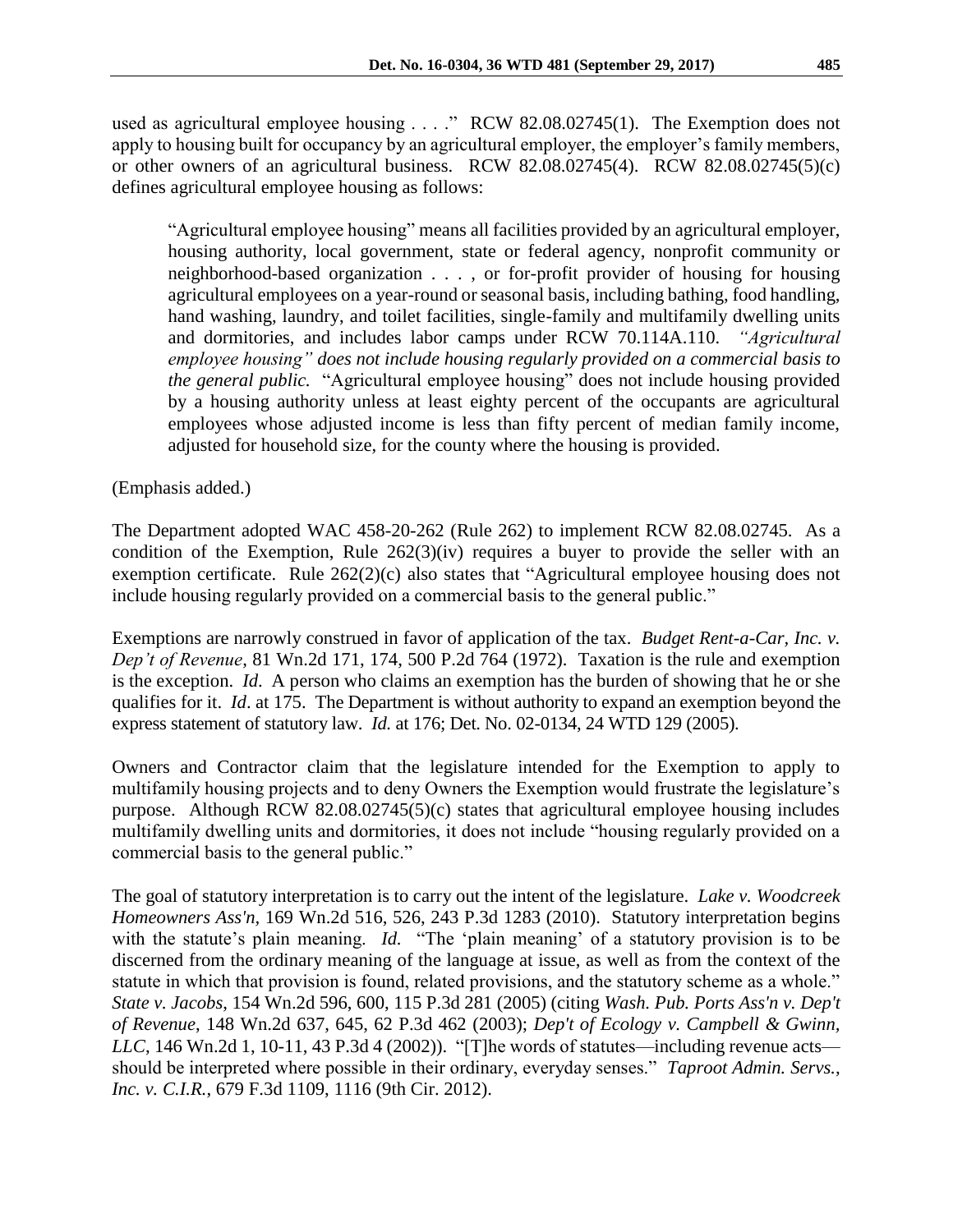The phrase "regularly provided on a commercial basis to the general public" is not further defined in RCW 82.08.02745 or elsewhere in the Revenue code. To determine the ordinary meaning of an undefined term, we may look to the dictionary. *Garrison v. Wash. State Nursing Bd.,* 87 Wn.2d 195, 196, 550 P.2d 7 (1976). According to Webster's dictionary, "regularly" means "in a regular, orderly, lawful, or methodical way." *Webster's Third New International Dictionary,* 1913 (1993). "Regular" is defined as "steady or uniform in course, practice, or occurrence." *Id*. The dictionary defines "commercial" as "from the point of view of profit: having profit as the primary aim." *Id*. at 456.

The plain meaning of the Exemption is clear: the legislature intended to exclude for-profit housing supplied in a steady or uniform manner to the general public. Here, Owners rent units in their respective apartment complexes to both agricultural workers and members of the general public. [Owner B], [Owner C], and [Owner D] each have professional websites describing their amenities and offering units for rent; [Owner A] advertises on an apartment listing website.<sup>3</sup> Owners regularly provide apartments on a commercial basis to the general public. Thus, under the plain meaning of the statute, Owners' apartment complexes do not qualify for the Exemption.

Even if the legislative intent was not clear from the plain meaning of the statute, that does not change the outcome. Where statutory language is ambiguous, the courts look to legislative history to discover the legislature's intent in enacting the legislation. *Yousoufian v. Office of Ron Sims*, 152 Wn.2d 421, 98 P.3d 463 (2004); *Kauzlarich v. Yarbrough*, 105 Wn. App. 632, 20 P.3d 946 (2001). A report from a legislative standing committee investigating the desirability of a statute under consideration is often used as a source of determining the intent of the legislature. 2A *Sutherland Statutory Construction*, § 48:07 (6<sup>th</sup> Ed. 2000). Such reports represent the most persuasive indicia of legislative intent. *Id.*

RCW 82.08.02745 was created by 1996 Substitute House Bill 2778 (SHB 2778). *See* Laws of 1996, ch. 117, §1. SHB 2778 limited the Exemption to agricultural employers who provided housing to their employees. SHB 2778 also stated, "Agricultural employee housing does not include housing regularly provided on a commercial basis to the general public that is provided to agricultural employees on the same terms and conditions as it is provided to the general public."

The House Committee on Agriculture & Ecology considered SHB 2778 prior to its reading on the House floor. During the meeting, the Chairman had an exchange with staffer Bill Lynch, who wrote the language of the bill after discussion with stakeholders:

MR. CHAIRMAN: Can you explain to me, down on line fifteen, "agricultural employee housing does not include housing regularly provided on a commercial basis to the general public that is provided to agricultural employees on the same terms and conditions as it is provided to the general public." Can you explain to me?

MR. LYNCH: My understanding of that wording, Mr. Chairman, is that, it would be, you're not including housing that's also available to the general public to come in and rent, and just, and you might happen to have some farmworkers renting it. It's only housing

<sup>3</sup> *See* . . . .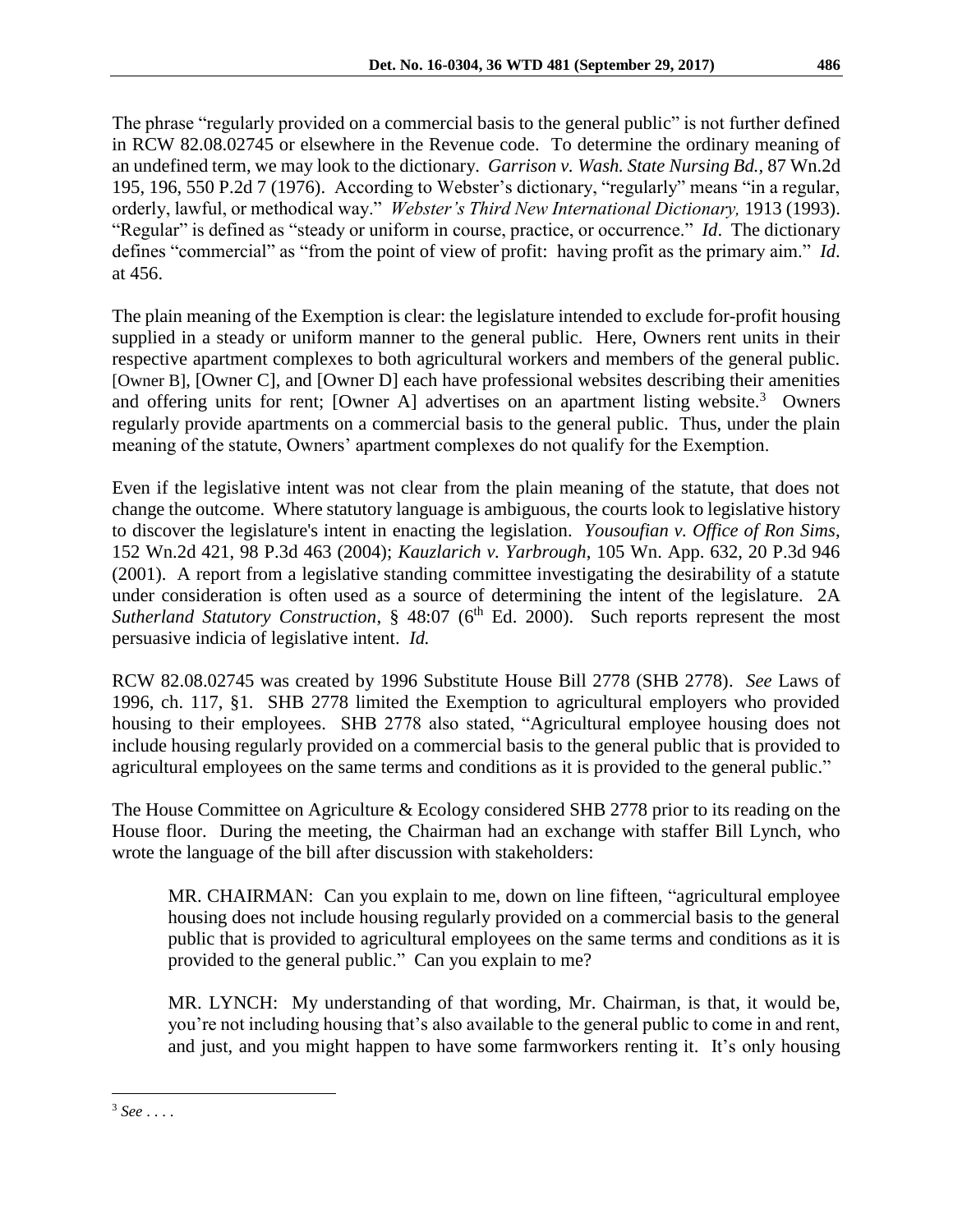that's built for the purpose of farmworkers living there *and that's the only people who live there*.

MR. CHAIRMAN: Does this mean that if I build farmworker housing, but it's on a contract basis, or I rent it out to them as part of their contract, is that still considered agriculture housing and would be able to apply into this?

MR. LYNCH: If you're renting it out to your, for the purpose of providing housing for your employees, then it would qualify.

Audio recording: Hearing on SHB 2778 Before the H. Comm. on Agriculture & Ecology, 1996 Leg. (Wash. Digital Archives, Feb. 1, 1996) (emphasis added). After this exchange, the bill passed out of committee unanimously. In light of the Chairman's and Mr. Lynch's remarks, it is evident that the committee passed the bill to the floor of the House with the understanding that agricultural employees are the only people who may live in qualifying agricultural employee housing.

The legislature amended RCW 82.08.02745 in 1997 to include housing provided by a housing authority, local governments, state or federal agencies, nonprofit organizations, and for-profit entities. Laws of 1997, ch. 438, §1. In addition to expanding the Exemption to other housing providers, the legislature also removed some of the original language in RCW 82.08.02745(5)(c), shortening the sentence at issue here to its present day form. But despite permitting for-profit entities to claim the Exemption, the legislature preserved the exclusion of "housing regularly provided on a commercial basis to the general public." This shows the legislature's intent that agricultural employee housing, whether provided by a for-profit entity or not, can only be occupied by agricultural employees, and not the general public. As Owners do not provide agricultural employee housing as defined in RCW 82.08.02745, Owners' apartment complexes do not qualify for the Exemption.

Owners' next claim that they qualify for the Exemption based on the percentage of units legally dedicated to farmworkers under the Regulatory Agreement rather than on the percentage of units actually occupied by farmworkers. However, the Regulatory Agreement expressly prohibits Owners from geographically segregating housing units occupied by farmworkers from other units. Regulatory Agreement, 9. As a result, the Regulatory Agreement requires Owners to maintain 75 percent *occupancy* by farmworkers. *Id*. at Exhibit C, 6 (emphasis added). As Owners are prohibited from dedicating specific units for farmworker housing, Owners cannot identify which charges were for construction of buildings or other structures used to house agricultural employees. It is irrelevant to our analysis whether Owners receive federal tax credits under the LIHTC program because the Exemption is not tied to the federal tax credits or the LIHTC program. RCW 82.08.02745 does not allow a housing provider to claim the Exemption based on a percentage of occupancy by agricultural employees.

We also find the Special Notice unpersuasive. The Special Notice, issued in 2000, describes a situation where two potentially separate construction projects are completed contemporaneously. According to the Special Notice, the Exemption applies to the cost of replacement or upgrade of a water system supplying agricultural employee housing. If an agricultural employer also connects his personal residence to the water system at the same time, that cost does not qualify for the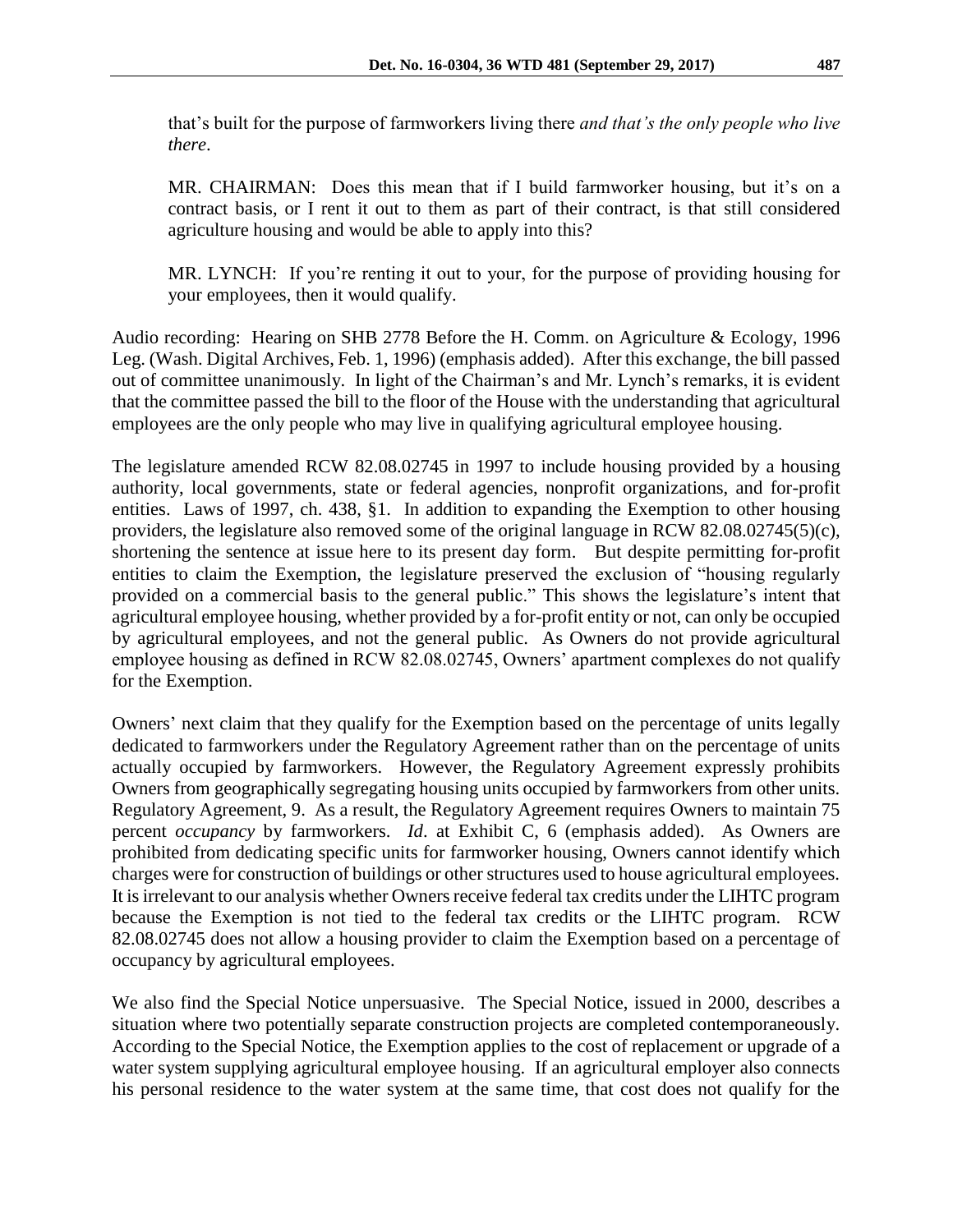Exemption. The situation here is different. First, Owners are not agricultural employers. The Special Notice limits its conclusion to the narrow context of water systems operated by agricultural employers.

Second, as explained above, Owners cannot physically separate units reserved for farmworkers from unreserved units. As each apartment complex is one undivided construction project, Owners' apartment complexes are unlike the replacement or upgrade of a water system that supplies agricultural employee housing and also connects an employer's personal residence.

Third, the Department issued an earlier Special Notice explaining the legislature's 1997 expansion of the Exemption to include housing provided by entities other than an employer. In this earlier Special Notice, the Department informs taxpayers that "[t]he exemption does not include housing regularly provided to the general public on a commercial basis, such as hotels, motels, *apartments,* or rooming houses." Special Notice, *Expanded Sales and Use Tax Exemption for Agricultural Employee Housing*, issued Aug. 11, 1997 (emphasis added).

Moreover, the purpose of any Special Notice is to discuss recent legislative changes, explain tax application to a specific set of facts, or address certain issues. Special Notices, http://dor.wa.gov/content/getaformorpublication/PublicationBySubject/tax\_sn\_main.aspx (last visited May 12, 2016). A Special Notice is not a binding administrative rule. *See* RCW 34.05.230; RCW 82.32.105. It is merely advance notice of the Department's position should a dispute arise. "If [a person] violates an interpretive rule that accurately reflects the underlying statute, the public may be [sanctioned] and punished, not by authority of the rule, but by the authority of the statute." *Ass'n of Wash. Bus. v. Dep't of Revenue*, 155 Wn.2d 430, 120 P.3d 46 (2005).

The Department has maintained from the beginning that apartment complexes regularly provided on a commercial basis to the general public do not qualify for the Exemption. This conclusion is supported by the plain language of RCW 82.08.02745. The Exemption does not apply to Owners' apartment complexes built by Contractor and retail sales tax was owed on the full contract price of each construction project.

Retail sales tax constitutes a debt from the buyer to the seller. RCW 82.08.050(8). It is the seller's responsibility to collect retail sales tax from the buyer, and if the seller fails to do so, the seller is personally liable for the amount of tax. RCW 82.08.050(3). <sup>4</sup> Additionally, if a buyer has not paid retail sales tax to the seller and the seller has not paid the same to the Department, "the Department may, in its discretion, proceed directly against the buyer for collection of the tax." RCW 82.08.050(10). Rule  $262(3)(a)(iv)$  also informs taxpayers that failure to comply with Rule 262 may result in a denial of the exemption and the buyer may be subject to use tax plus penalties and interest.

We have previously held that it is proper for the Department to concurrently assess retail sales tax against one business and deferred sales tax or use tax against another business for the same underlying transaction. Det. No. 01-077, 21 WTD 157, 162 (2002). However, the Department

<sup>&</sup>lt;sup>4</sup> Contractor has neither argued that its acceptance of an Agricultural Employee Housing Exemption Certificate from Owners relieves it of personal liability for uncollected retail sales tax under RCW 82.08.050(7)(a), nor provided evidence to substantiate such a claim. Thus, we do not address the issue here.